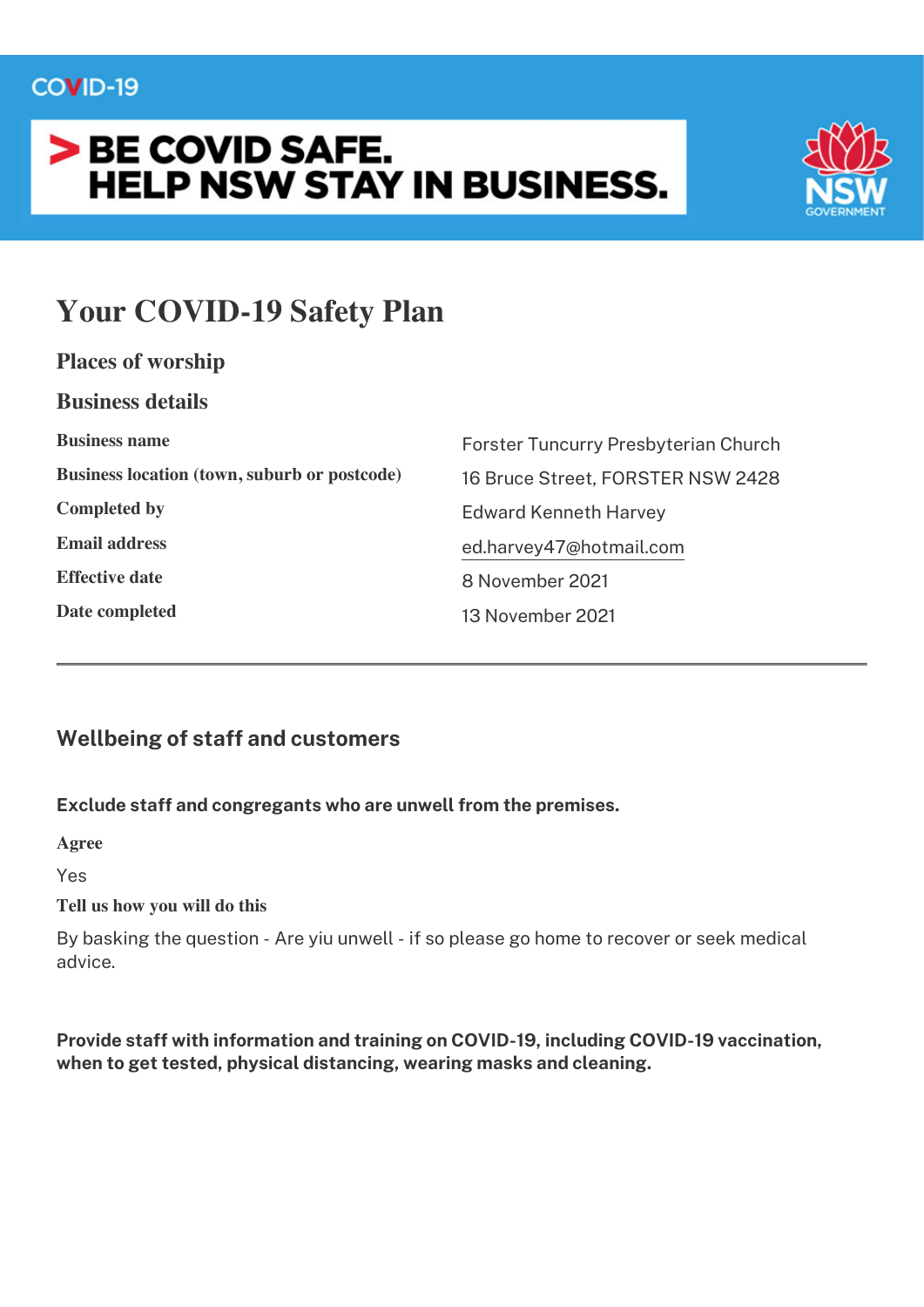**Agree**

Yes

### **Tell us how you will do this**

Ensuring all service leaders etc are fully conversant with all COVID - 19 information and safety requirements

Display conditions of entry including requirements to stay away if unwell and record keeping. **Agree**

Yes

### **Tell us how you will do this**

Display COVID - 19 QR Code registration facility and all relevant posters at Church and church hall entry points.

Record all persons entering on entry sheet and transfer information to electronic spreadsheet

## **Physical distancing**

Capacity must not exceed 1 person per 2 square metres of space of the premises. **Agree**

Yes

### **Tell us how you will do this**

Ensure Welcome People that no more than 42 persons are allowed in the church and 40 in the hall are allowed.

Room capacity signs are clearly visible

### Ensure 1.5m physical distancing where possible, including: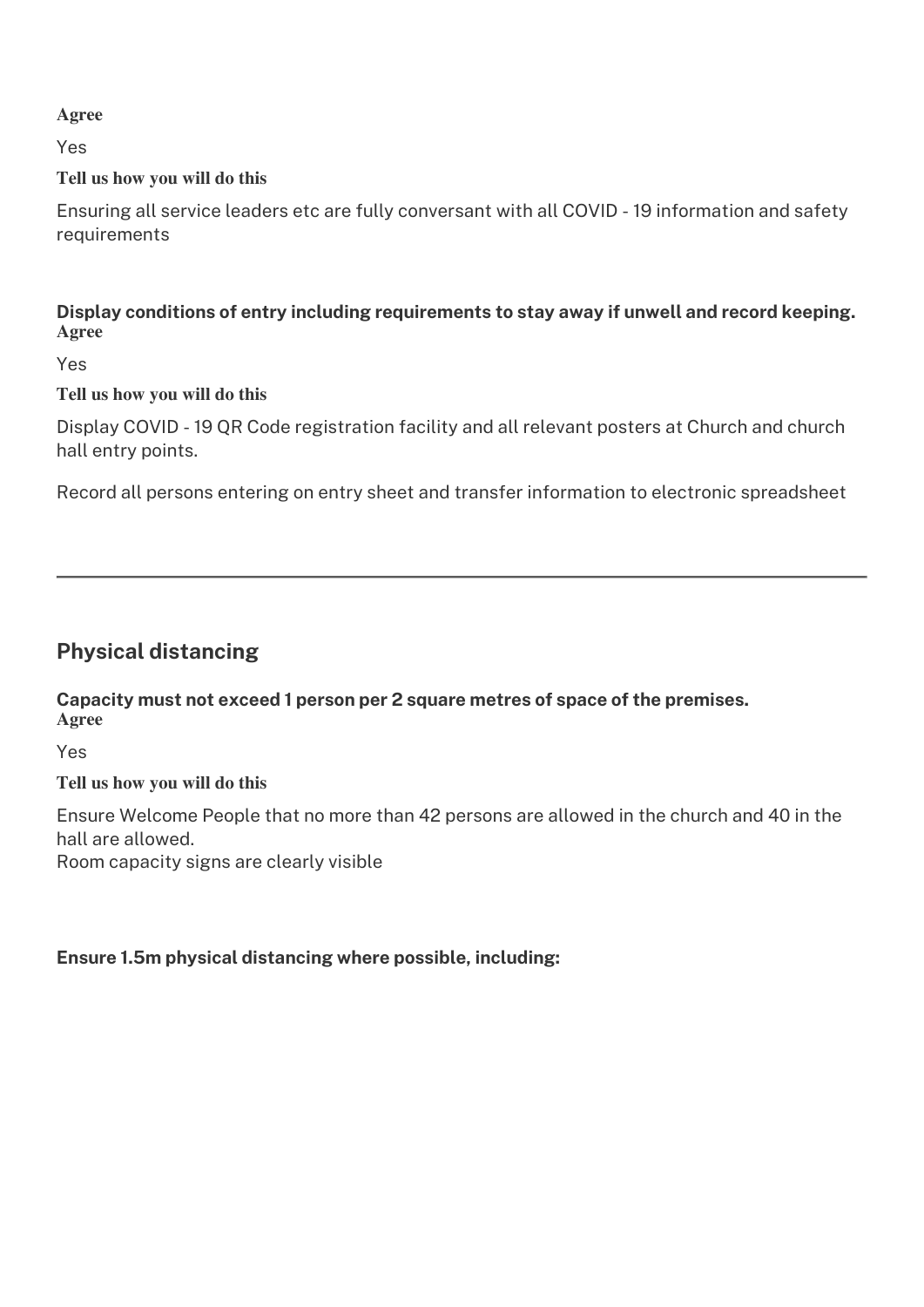- at points of mixing or queuing
- between seated groups
- between staff.

Agree

Yes

Tell us how you will do this

Welcome People monitor and separate non family members

#### Avoid congestion of people in specific areas where possible.

Agree

Yes

Tell us how you will do this

Welcome People to monitor and take corrective action if congestion occurs

#### Have strategies in place to manage gatherings that may occur immediately outside the premises, such as at the conclusion of services. Agree

Yes

Tell us how you will do this

Welcome People to monitor and take corrective action if congestion occurs

Singing and dancing by unvaccinated adults is not allowed in indoor areas (excluding a performer who is performing or rehearsing; a person who is instructing or being instructed in singing or dancing; or at a small funeral or memorial service or a small wedding service). Agree

Yes

Tell us how you will do this

Serviced Leader and Welcome People to monitor and take corrective action if necessary

Specific announcements at each service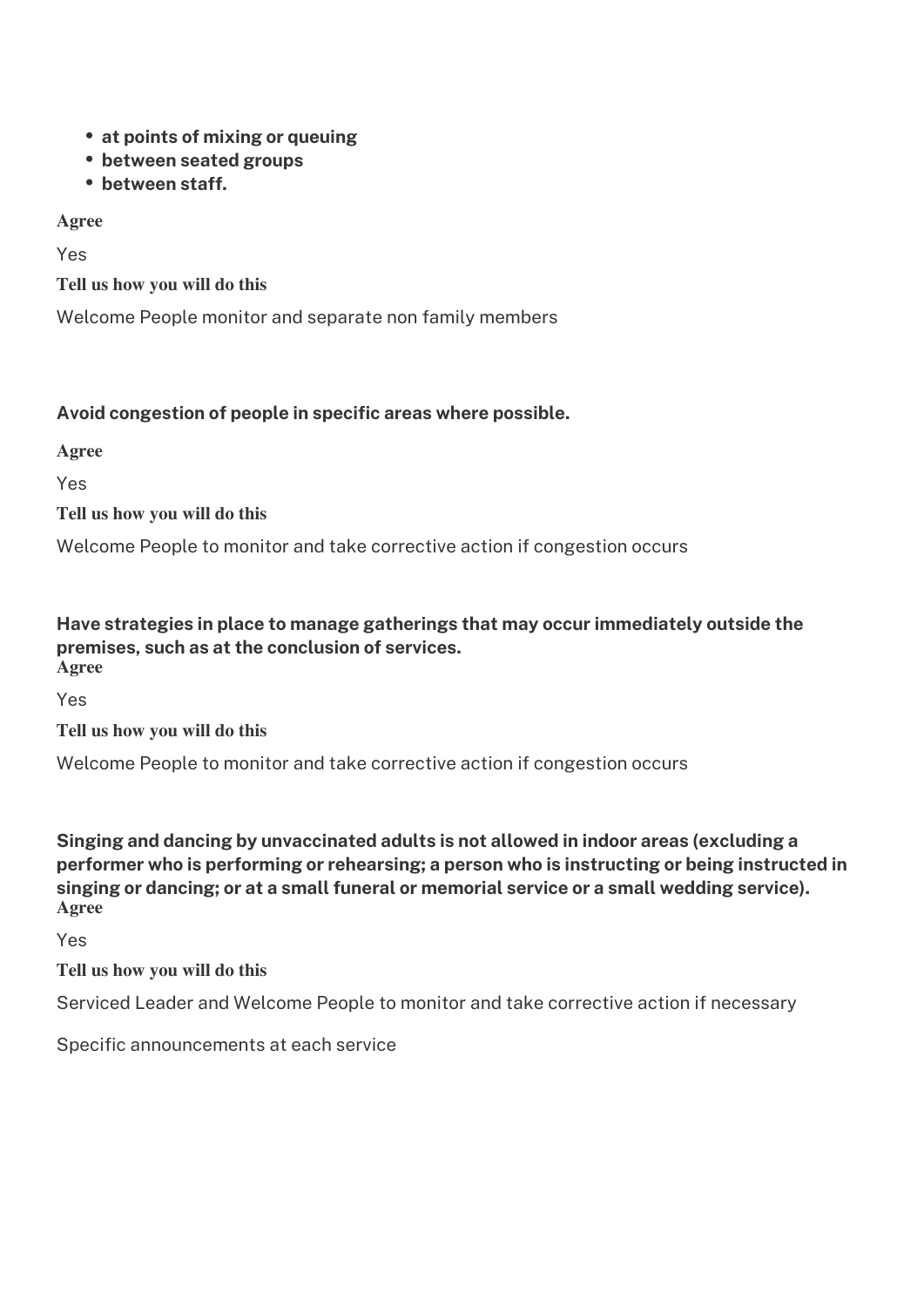## **Ventilation**

Review the 'COVID-19 guidance on ventilation' available at https://www.nsw.gov.au/covid-19/getting-back-to-work-a-covid-safe-way/ventilation-guidance and consider which measures are relevant to your premises before completing this COVID-19 Safety Plan. **Agree**

Yes

**Tell us how you will do this**

Follow guidance on ventilation guidelines

#### Use outdoor settings wherever possible.

**Agree**

Yes

**Tell us how you will do this**

Outside Deck area is available if required

In indoor areas, increase natural ventilation by opening windows and doors where possible.

**Agree**

Yes

**Tell us how you will do this**

Open all windows and doors when service in operation

In indoor areas, increase mechanical ventilation where possible by optimising air conditioning or other system settings (such as by maximising the intake of outside air and reducing or avoiding recirculation of air). **Agree**

Yes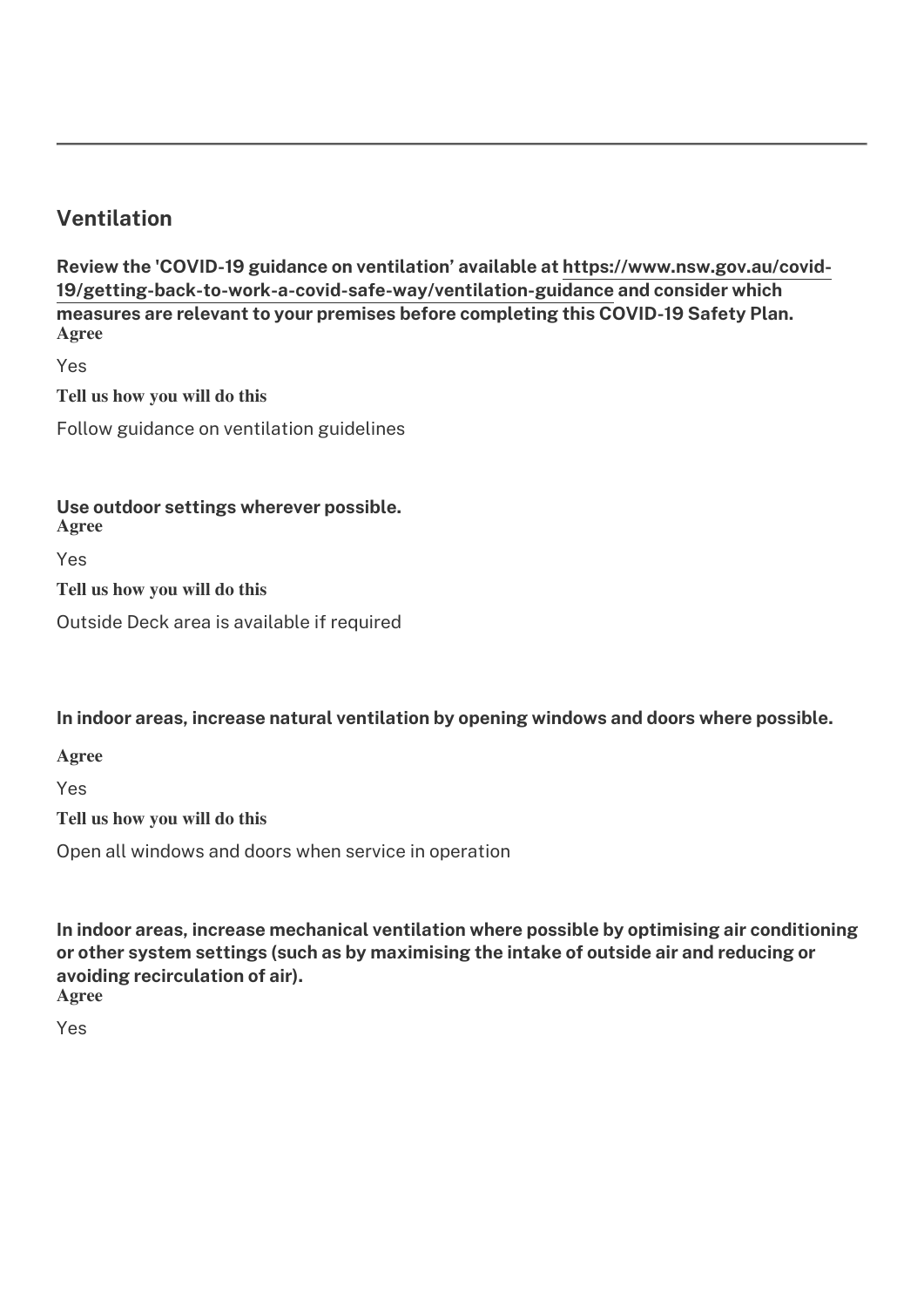**Tell us how you will do this**

Ensure all windows and doors are open during services

#### Ensure mechanical ventilation systems are regularly maintained to optimise performance (for example through regular filter cleaning or filter changes). **Agree**

Yes

**Tell us how you will do this**

No mechanical air conditioning is available

**Consider consulting relevant experts such as building owners or facility managers,** ventilation engineers and industrial or occupational hygienists to optimise indoor ventilation. **Agree**

Yes

**Tell us how you will do this**

Not required as no mechanical ventilation

# **Hygiene and cleaning**

Face masks must be worn by staff and customers in indoor areas, unless exempt. **Agree**

Yes

**Tell us how you will do this**

Instruct all service leaders and staff

#### Adopt good hand hygiene practices. Have hand sanitiser at key points around the venue.

**Agree**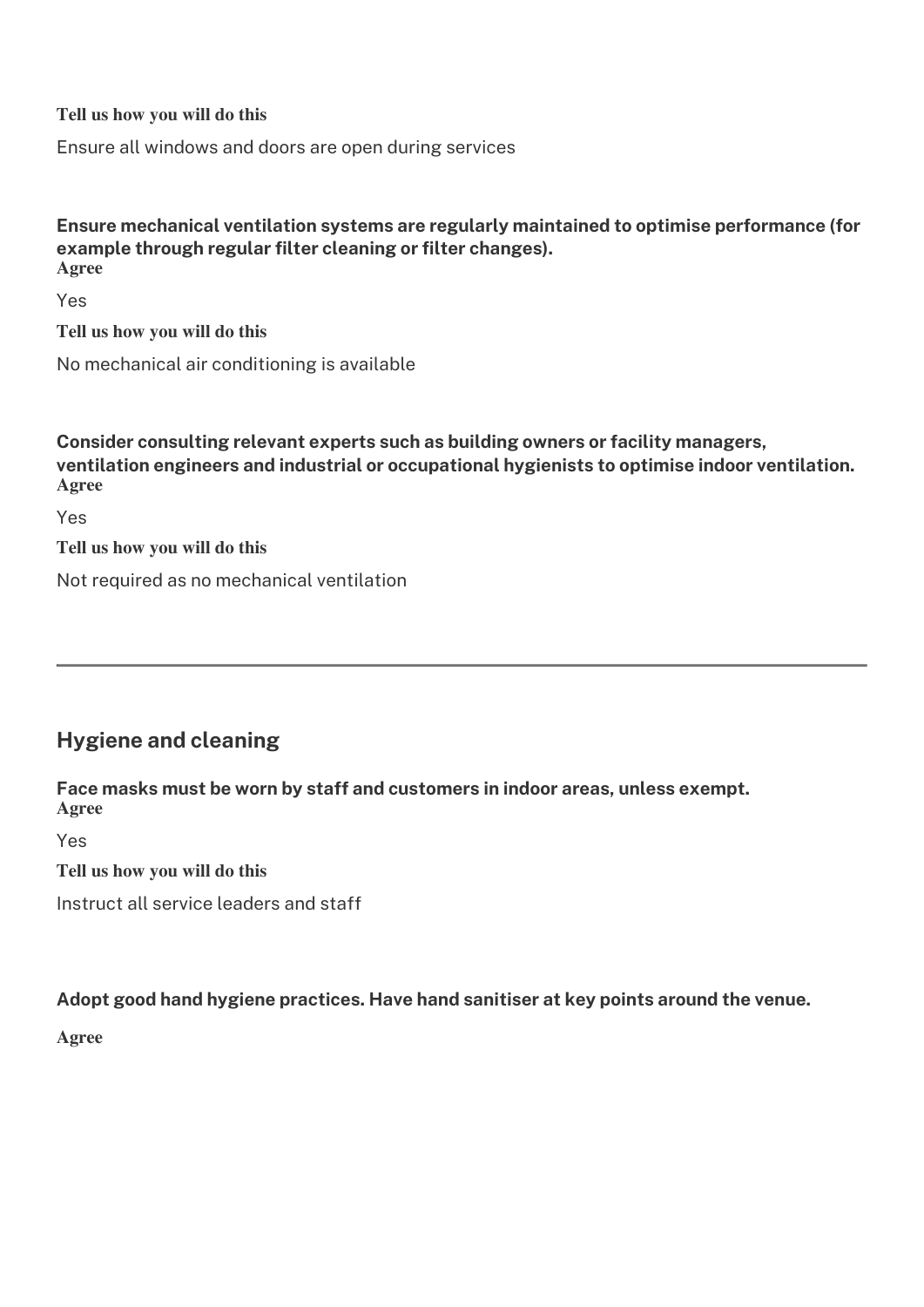Yes

**Tell us how you will do this**

Instruct all service leaders and staff

### **Ensure bathrooms are well stocked with hand soap and paper towels or hand dryers.**

**Agree**

Yes

**Tell us how you will do this**

Cleaners replace every week prior to Sunday Services

**Clean frequently used indoor hard surface areas (including children's play areas) at least** daily with detergent/disinfectant. Clean frequently touched areas and surfaces several times **per day.**

**Agree**

Yes

**Tell us how you will do this**

Cleaners carry out cleaning as rerquired every week prior to Sunday Service

# **Record keeping**

Use the NSW Government QR code system to collect an electronic record of the name, **contact number and entry time for all staff, volunteers, visitors and contractors.** 

**Agree**

Yes

**Tell us how you will do this**

Display COVID - 19 QR Code registration facility and all relevant posters at Church and church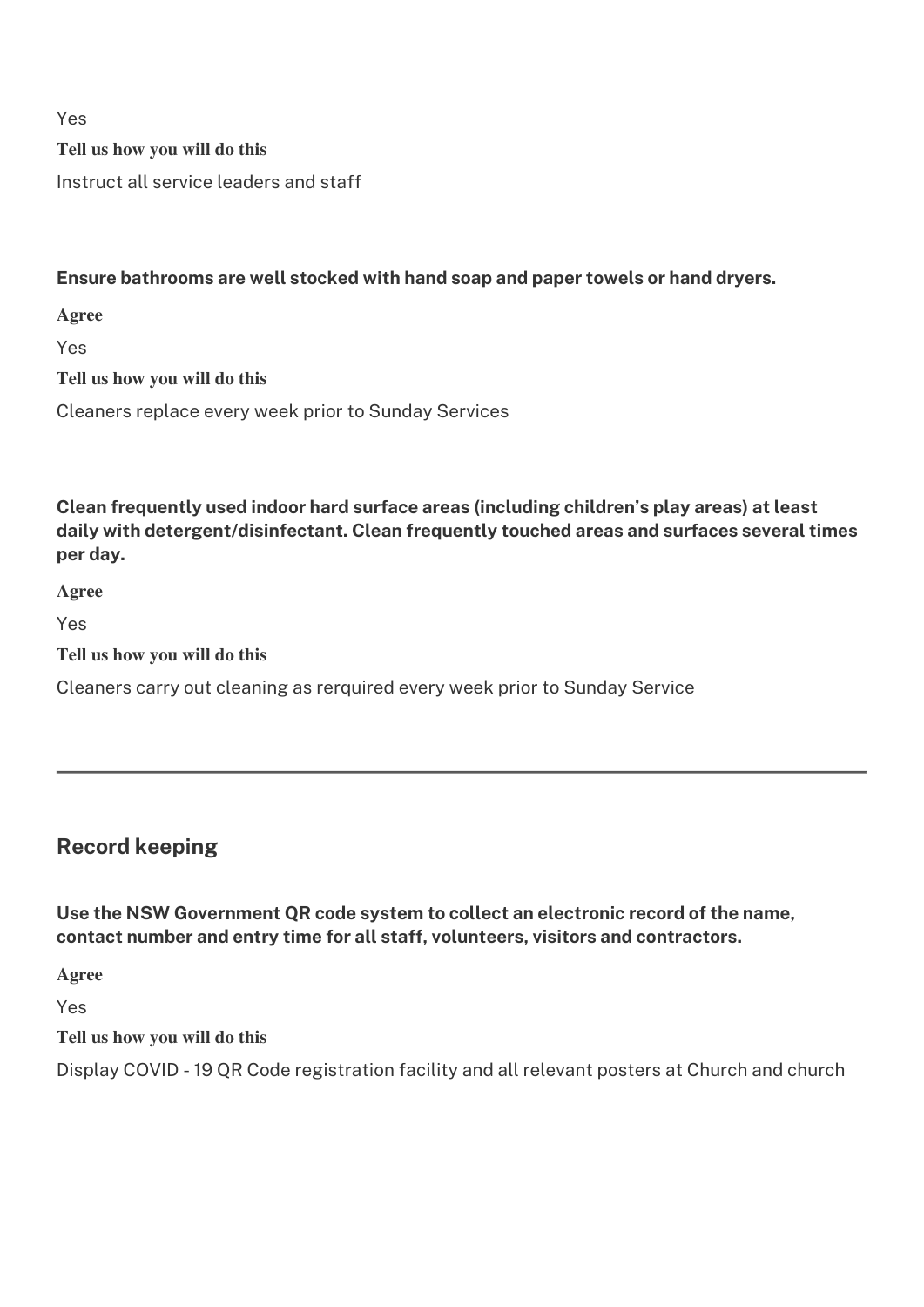hall entry points.

Record all persons entering on entry sheet and transfer information to electronic spreadsheet

Processes must be in place to ensure that people provide the required contact information, such as by checking phones for the green tick to confirm they have checked in (keeping 1.5m **physical distance between staff and patrons). QR codes should be clearly visible and** accessible including at entrances to the premises.

**Agree**

Yes

**Tell us how you will do this**

Welcome People to check and if negative to record information on sign in sheet

If a person is unable to provide contact details, for example due to age or language barriers, **another person may provide contact details on their behalÿ. Iÿ it is not possible ÿor check-in to occur, keep a record of the name, contact number and entry time for all staff, volunteers,** visitors and contractors for a period of at least 28 days. These records must be provided in an **electronic format such as a spreadsheet as soon as possible, but within 4 hours, upon request** from an authorised officer.

**Agree**

Yes

**Tell us how you will do this**

Record all persons entering on entry sheet and transfer information to electronic spreadsheet

**Other types of venues or facilities within the premises must complete COVID-19 Safety Plans** where applicable, including any play centres. If contact details are captured electronically **upon entry to the main premises on the relevant day, additional collection oÿ contact details**  via electronic methods may not be required if there is no other public access to the subpremises. However, additional contact details and time of entry must be captured where these sub-premises are gyms, entertainment facilities, hospitality venues, nightclubs and **retail premises.** 

**Agree**